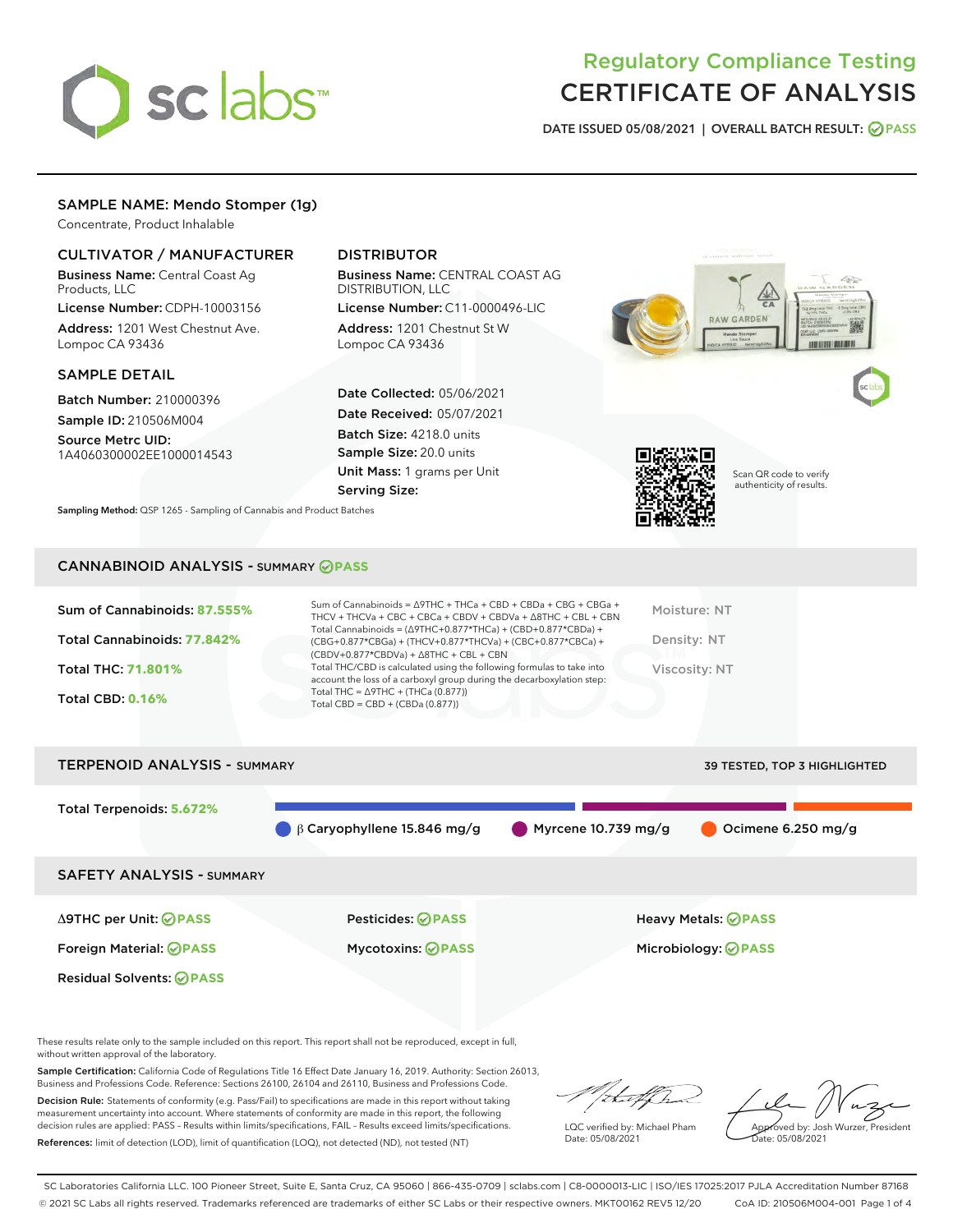



MENDO STOMPER (1G) | DATE ISSUED 05/08/2021 | OVERALL BATCH RESULT: **○** PASS

#### CANNABINOID TEST RESULTS - 05/08/2021 2 PASS

Tested by high-performance liquid chromatography with diode-array detection (HPLC-DAD). **Method:** QSP 1157 - Analysis of Cannabinoids by HPLC-DAD

#### TOTAL CANNABINOIDS: **77.842%** Total Cannabinoids (Total THC) + (Total CBD) +

(Total CBG) + (Total THCV) + (Total CBC) + (Total CBDV) + ∆8THC + CBL + CBN

TOTAL THC: **71.801%** Total THC (∆9THC+0.877\*THCa)

TOTAL CBD: **0.16%**

Total CBD (CBD+0.877\*CBDa)

TOTAL CBG: 4.03% Total CBG (CBG+0.877\*CBGa)

TOTAL THCV: 0.315% Total THCV (THCV+0.877\*THCVa)

TOTAL CBC: 1.536% Total CBC (CBC+0.877\*CBCa)

TOTAL CBDV: ND Total CBDV (CBDV+0.877\*CBDVa)

| <b>COMPOUND</b>  | LOD/LOQ<br>(mg/g)          | <b>MEASUREMENT</b><br><b>UNCERTAINTY</b><br>(mg/g) | <b>RESULT</b><br>(mg/g) | <b>RESULT</b><br>(%) |
|------------------|----------------------------|----------------------------------------------------|-------------------------|----------------------|
| <b>THCa</b>      | 0.05 / 0.14                | ±18.760                                            | 729.98                  | 72.998               |
| <b>A9THC</b>     | 0.06/0.26                  | ±2.677                                             | 77.82                   | 7.782                |
| <b>CBGa</b>      | 0.1 / 0.2                  | ±2.02                                              | 38.7                    | 3.87                 |
| <b>CBCa</b>      | 0.07/0.28                  | ±0.745                                             | 15.23                   | 1.523                |
| <b>CBG</b>       | 0.06/0.19                  | ±0.253                                             | 6.41                    | 0.641                |
| <b>THCVa</b>     | 0.07/0.20                  | ±0.171                                             | 3.59                    | 0.359                |
| <b>CBC</b>       | 0.2 / 0.5                  | ±0.06                                              | 2.0                     | 0.20                 |
| <b>CBDa</b>      | 0.02/0.19                  | ±0.053                                             | 1.82                    | 0.182                |
| $\triangle$ 8THC | 0.1/0.4                    | N/A                                                | <b>ND</b>               | <b>ND</b>            |
| <b>THCV</b>      | 0.1/0.2                    | N/A                                                | <b>ND</b>               | <b>ND</b>            |
| <b>CBD</b>       | 0.07/0.29                  | N/A                                                | <b>ND</b>               | <b>ND</b>            |
| <b>CBDV</b>      | 0.04/0.15                  | N/A                                                | <b>ND</b>               | <b>ND</b>            |
| <b>CBDVa</b>     | 0.03/0.53                  | N/A                                                | <b>ND</b>               | <b>ND</b>            |
| <b>CBL</b>       | 0.06 / 0.24                | N/A                                                | <b>ND</b>               | <b>ND</b>            |
| <b>CBN</b>       | 0.1/0.3                    | N/A                                                | <b>ND</b>               | <b>ND</b>            |
|                  | <b>SUM OF CANNABINOIDS</b> |                                                    | 875.55 mg/g             | 87.555%              |

#### **UNIT MASS: 1 grams per Unit**

| ∆9THC per Unit                        | 1120 per-package limit | 77.82 mg/unit<br><b>PASS</b> |  |
|---------------------------------------|------------------------|------------------------------|--|
| <b>Total THC per Unit</b>             |                        | 718.01 mg/unit               |  |
| <b>CBD per Unit</b>                   |                        | <b>ND</b>                    |  |
| <b>Total CBD per Unit</b>             |                        | $1.60$ mg/unit               |  |
| Sum of Cannabinoids<br>per Unit       |                        | 875.55 mg/unit               |  |
| <b>Total Cannabinoids</b><br>per Unit |                        | 778.42 mg/unit               |  |
| <b>MOISTURE TEST RESULT</b>           | DENSITY TEST RESULT    | <b>VISCOSITY TEST RESULT</b> |  |

Not Tested

Not Tested

Not Tested

#### TERPENOID TEST RESULTS - 05/08/2021

Terpene analysis utilizing gas chromatography-flame ionization detection (GC-FID). **Method:** QSP 1192 - Analysis of Terpenoids by GC-FID

| <b>COMPOUND</b>         | LOD/LOQ<br>(mg/g) | <b>MEASUREMENT</b><br><b>UNCERTAINTY</b><br>(mg/g) | <b>RESULT</b><br>(mg/g)                         | <b>RESULT</b><br>(%) |
|-------------------------|-------------------|----------------------------------------------------|-------------------------------------------------|----------------------|
| $\beta$ Caryophyllene   | 0.004 / 0.012     | ±0.5641                                            | 15.846                                          | 1.5846               |
| <b>Myrcene</b>          | 0.008 / 0.025     | ±0.1385                                            | 10.739                                          | 1.0739               |
| Ocimene                 | 0.011 / 0.038     | ±0.2006                                            | 6.250                                           | 0.6250               |
| Limonene                | 0.005 / 0.016     | ±0.0737                                            | 5.151                                           | 0.5151               |
| $\alpha$ Humulene       | 0.009/0.029       | ±0.1489                                            | 4.640                                           | 0.4640               |
| trans-ß-Farnesene       | 0.008 / 0.025     | ±0.1092                                            | 3.075                                           | 0.3075               |
| $\alpha$ Bisabolol      | 0.008 / 0.026     | ±0.1389                                            | 2.601                                           | 0.2601               |
| Linalool                | 0.009 / 0.032     | ±0.0960                                            | 2.526                                           | 0.2526               |
| Valencene               | 0.009 / 0.030     | ±0.0629                                            | 0.913                                           | 0.0913               |
| Nerolidol               | 0.009 / 0.028     | ±0.0507                                            | 0.806                                           | 0.0806               |
| Terpineol               | 0.016 / 0.055     | ±0.0443                                            | 0.721                                           | 0.0721               |
| Fenchol                 | 0.010 / 0.034     | ±0.0255                                            | 0.660                                           | 0.0660               |
| Caryophyllene<br>Oxide  | 0.010 / 0.033     | ±0.0286                                            | 0.622                                           | 0.0622               |
| $\beta$ Pinene          | 0.004 / 0.014     | ±0.0069                                            | 0.600                                           | 0.0600               |
| Terpinolene             | 0.008 / 0.026     | ±0.0100                                            | 0.488                                           | 0.0488               |
| $\alpha$ Pinene         | 0.005 / 0.017     | ±0.0035                                            | 0.411                                           | 0.0411               |
| <b>Borneol</b>          | 0.005 / 0.016     | ±0.0082                                            | 0.195                                           | 0.0195               |
| Fenchone                | 0.009/0.028       | ±0.0031                                            | 0.106                                           | 0.0106               |
| Citronellol             | 0.003 / 0.010     | ±0.0049                                            | 0.100                                           | 0.0100               |
| Camphene                | 0.005 / 0.015     | ±0.0007                                            | 0.062                                           | 0.0062               |
| Eucalyptol              | 0.006 / 0.018     | ±0.0011                                            | 0.045                                           | 0.0045               |
| Sabinene Hydrate        | 0.006 / 0.022     | ±0.0017                                            | 0.044                                           | 0.0044               |
| Guaiol                  | 0.009 / 0.030     | ±0.0021                                            | 0.044                                           | 0.0044               |
| $\gamma$ Terpinene      | 0.006 / 0.018     | ±0.0005                                            | 0.030                                           | 0.0030               |
| $\alpha$ Terpinene      | 0.005 / 0.017     | ±0.0003                                            | 0.023                                           | 0.0023               |
| Nerol                   | 0.003 / 0.011     | ±0.0010                                            | 0.022                                           | 0.0022               |
| $\alpha$ Phellandrene   | 0.006 / 0.020     | N/A                                                | <loq< th=""><th><loq< th=""></loq<></th></loq<> | <loq< th=""></loq<>  |
| Geraniol                | 0.002 / 0.007     | N/A                                                | <loq< th=""><th><loq< th=""></loq<></th></loq<> | <loq< th=""></loq<>  |
| Sabinene                | 0.004 / 0.014     | N/A                                                | <b>ND</b>                                       | <b>ND</b>            |
| 3 Carene                | 0.005 / 0.018     | N/A                                                | <b>ND</b>                                       | <b>ND</b>            |
| p-Cymene                | 0.005 / 0.016     | N/A                                                | ND                                              | ND                   |
| (-)-Isopulegol          | 0.005 / 0.016     | N/A                                                | <b>ND</b>                                       | ND                   |
| Camphor                 | 0.006 / 0.019     | N/A                                                | <b>ND</b>                                       | <b>ND</b>            |
| Isoborneol              | 0.004 / 0.012     | N/A                                                | ND                                              | ND                   |
| Menthol                 | 0.008 / 0.025     | N/A                                                | ND                                              | ND                   |
| $R-(+)$ -Pulegone       | 0.003 / 0.011     | N/A                                                | <b>ND</b>                                       | <b>ND</b>            |
| <b>Geranyl Acetate</b>  | 0.004 / 0.014     | N/A                                                | ND                                              | ND                   |
| $\alpha$ Cedrene        | 0.005 / 0.016     | N/A                                                | ND                                              | ND                   |
| Cedrol                  | 0.008 / 0.027     | N/A                                                | <b>ND</b>                                       | ND                   |
| <b>TOTAL TERPENOIDS</b> |                   |                                                    | 56.720 mg/g                                     | 5.672%               |

SC Laboratories California LLC. 100 Pioneer Street, Suite E, Santa Cruz, CA 95060 | 866-435-0709 | sclabs.com | C8-0000013-LIC | ISO/IES 17025:2017 PJLA Accreditation Number 87168 © 2021 SC Labs all rights reserved. Trademarks referenced are trademarks of either SC Labs or their respective owners. MKT00162 REV5 12/20 CoA ID: 210506M004-001 Page 2 of 4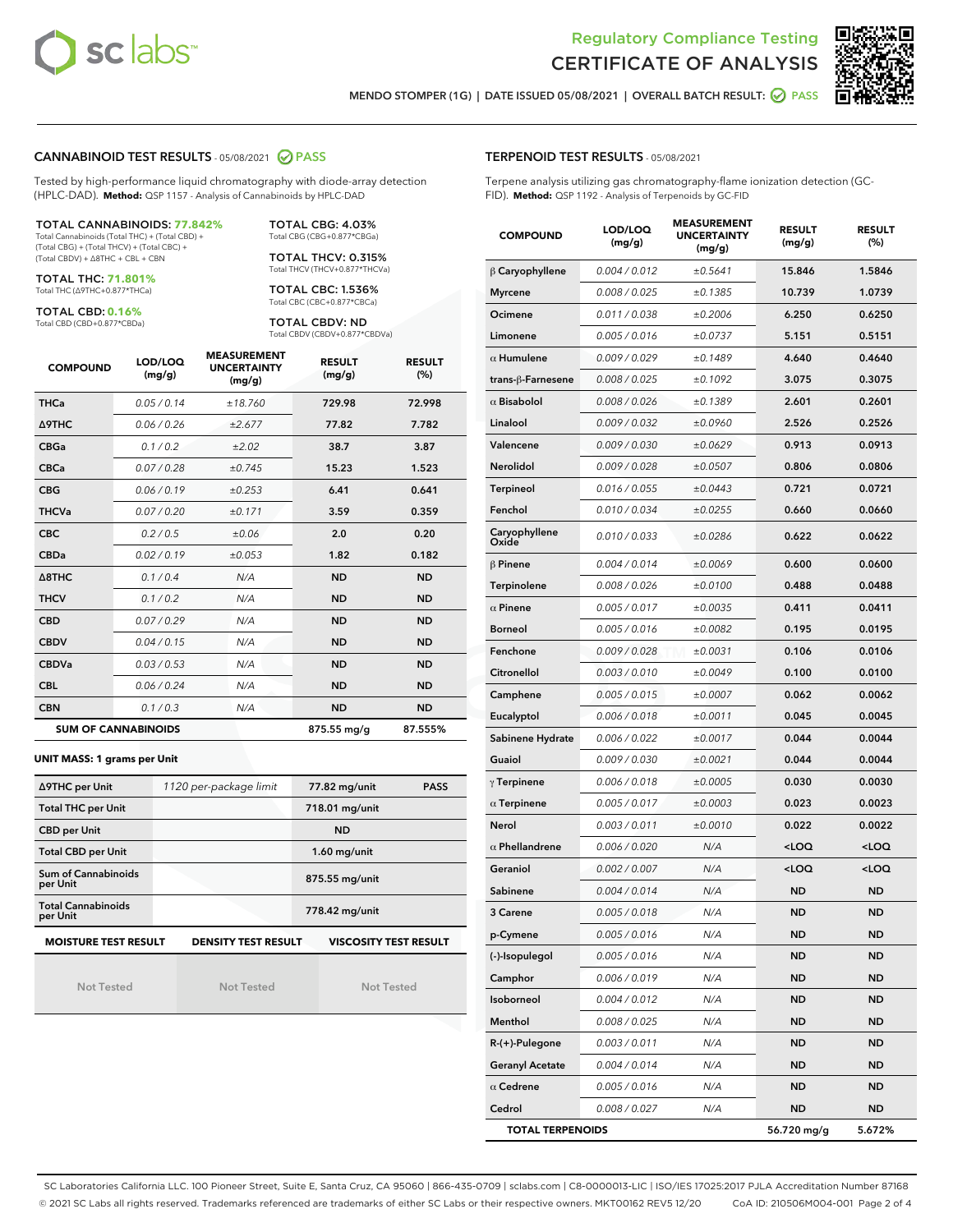



MENDO STOMPER (1G) | DATE ISSUED 05/08/2021 | OVERALL BATCH RESULT: Ø PASS

# CATEGORY 1 PESTICIDE TEST RESULTS - 05/08/2021 2 PASS

Pesticide and plant growth regulator analysis utilizing high-performance liquid chromatography-mass spectrometry (HPLC-MS) or gas chromatography-mass spectrometry (GC-MS). \*GC-MS utilized where indicated. **Method:** QSP 1212 - Analysis of Pesticides and Mycotoxins by LC-MS or QSP 1213 - Analysis of Pesticides by GC-MS

| <b>COMPOUND</b>             | LOD/LOQ<br>$(\mu g/g)$ | <b>ACTION</b><br><b>LIMIT</b><br>$(\mu g/g)$ | <b>MEASUREMENT</b><br><b>UNCERTAINTY</b><br>$(\mu g/g)$ | <b>RESULT</b><br>$(\mu g/g)$ | <b>RESULT</b> |
|-----------------------------|------------------------|----------------------------------------------|---------------------------------------------------------|------------------------------|---------------|
| Aldicarb                    | 0.03/0.08              | $>$ LOD                                      | N/A                                                     | <b>ND</b>                    | <b>PASS</b>   |
| Carbofuran                  | 0.02 / 0.05            | $\ge$ LOD                                    | N/A                                                     | <b>ND</b>                    | <b>PASS</b>   |
| Chlordane*                  | 0.03 / 0.08            | $\geq$ LOD                                   | N/A                                                     | <b>ND</b>                    | <b>PASS</b>   |
| Chlorfenapyr*               | 0.03/0.10              | $\ge$ LOD                                    | N/A                                                     | <b>ND</b>                    | <b>PASS</b>   |
| Chlorpyrifos                | 0.02 / 0.06            | $\ge$ LOD                                    | N/A                                                     | <b>ND</b>                    | <b>PASS</b>   |
| Coumaphos                   | 0.02 / 0.07            | $\ge$ LOD                                    | N/A                                                     | <b>ND</b>                    | <b>PASS</b>   |
| Daminozide                  | 0.02/0.07              | $>$ LOD                                      | N/A                                                     | <b>ND</b>                    | <b>PASS</b>   |
| <b>DDVP</b><br>(Dichlorvos) | 0.03/0.09              | $\ge$ LOD                                    | N/A                                                     | <b>ND</b>                    | <b>PASS</b>   |
| <b>Dimethoate</b>           | 0.03/0.08              | $\ge$ LOD                                    | N/A                                                     | <b>ND</b>                    | <b>PASS</b>   |
| Ethoprop(hos)               | 0.03/0.10              | $\ge$ LOD                                    | N/A                                                     | <b>ND</b>                    | <b>PASS</b>   |
| Etofenprox                  | 0.02 / 0.06            | $\ge$ LOD                                    | N/A                                                     | <b>ND</b>                    | <b>PASS</b>   |
| Fenoxycarb                  | 0.03/0.08              | $\ge$ LOD                                    | N/A                                                     | <b>ND</b>                    | <b>PASS</b>   |
| Fipronil                    | 0.03/0.08              | $\ge$ LOD                                    | N/A                                                     | <b>ND</b>                    | <b>PASS</b>   |
| Imazalil                    | 0.02 / 0.06            | $>$ LOD                                      | N/A                                                     | <b>ND</b>                    | <b>PASS</b>   |
| Methiocarb                  | 0.02 / 0.07            | $>$ LOD                                      | N/A                                                     | <b>ND</b>                    | <b>PASS</b>   |
| Methyl<br>parathion         | 0.03/0.10              | $>$ LOD                                      | N/A                                                     | <b>ND</b>                    | <b>PASS</b>   |
| <b>Mevinphos</b>            | 0.03/0.09              | $\ge$ LOD                                    | N/A                                                     | <b>ND</b>                    | <b>PASS</b>   |
| Paclobutrazol               | 0.02 / 0.05            | $>$ LOD                                      | N/A                                                     | <b>ND</b>                    | <b>PASS</b>   |
| Propoxur                    | 0.03/0.09              | $\ge$ LOD                                    | N/A                                                     | <b>ND</b>                    | <b>PASS</b>   |
| Spiroxamine                 | 0.03 / 0.08            | $\ge$ LOD                                    | N/A                                                     | <b>ND</b>                    | <b>PASS</b>   |
| Thiacloprid                 | 0.03/0.10              | $\ge$ LOD                                    | N/A                                                     | <b>ND</b>                    | <b>PASS</b>   |

#### CATEGORY 2 PESTICIDE TEST RESULTS - 05/08/2021 @ PASS

| <b>COMPOUND</b>          | LOD/LOQ<br>$(\mu g/g)$ | <b>ACTION</b><br><b>LIMIT</b><br>$(\mu g/g)$ | <b>MEASUREMENT</b><br><b>UNCERTAINTY</b><br>$(\mu g/g)$ | <b>RESULT</b><br>$(\mu g/g)$ | <b>RESULT</b> |
|--------------------------|------------------------|----------------------------------------------|---------------------------------------------------------|------------------------------|---------------|
| Abamectin                | 0.03/0.10              | 0.1                                          | N/A                                                     | <b>ND</b>                    | <b>PASS</b>   |
| Acephate                 | 0.02/0.07              | 0.1                                          | N/A                                                     | <b>ND</b>                    | <b>PASS</b>   |
| Acequinocyl              | 0.02/0.07              | 0.1                                          | N/A                                                     | <b>ND</b>                    | <b>PASS</b>   |
| Acetamiprid              | 0.02/0.05              | 0.1                                          | N/A                                                     | <b>ND</b>                    | <b>PASS</b>   |
| Azoxystrobin             | 0.02/0.07              | 0.1                                          | N/A                                                     | <b>ND</b>                    | <b>PASS</b>   |
| <b>Bifenazate</b>        | 0.01/0.04              | 0.1                                          | N/A                                                     | <b>ND</b>                    | <b>PASS</b>   |
| <b>Bifenthrin</b>        | 0.02 / 0.05            | 3                                            | N/A                                                     | <b>ND</b>                    | <b>PASS</b>   |
| <b>Boscalid</b>          | 0.03/0.09              | 0.1                                          | N/A                                                     | <b>ND</b>                    | <b>PASS</b>   |
| Captan                   | 0.19/0.57              | 0.7                                          | N/A                                                     | <b>ND</b>                    | <b>PASS</b>   |
| Carbaryl                 | 0.02/0.06              | 0.5                                          | N/A                                                     | <b>ND</b>                    | <b>PASS</b>   |
| Chlorantranilip-<br>role | 0.04/0.12              | 10                                           | N/A                                                     | <b>ND</b>                    | <b>PASS</b>   |
| Clofentezine             | 0.03/0.09              | 0.1                                          | N/A                                                     | <b>ND</b>                    | <b>PASS</b>   |

| <b>CATEGORY 2 PESTICIDE TEST RESULTS</b> - 05/08/2021 continued |
|-----------------------------------------------------------------|
|-----------------------------------------------------------------|

| <b>COMPOUND</b>               | LOD/LOQ<br>(µg/g) | <b>ACTION</b><br>LIMIT<br>$(\mu g/g)$ | <b>MEASUREMENT</b><br><b>UNCERTAINTY</b><br>$(\mu g/g)$ | <b>RESULT</b><br>(µg/g) | <b>RESULT</b> |
|-------------------------------|-------------------|---------------------------------------|---------------------------------------------------------|-------------------------|---------------|
| Cyfluthrin                    | 0.12 / 0.38       | $\overline{2}$                        | N/A                                                     | <b>ND</b>               | <b>PASS</b>   |
| Cypermethrin                  | 0.11 / 0.32       | 1                                     | N/A                                                     | <b>ND</b>               | <b>PASS</b>   |
| Diazinon                      | 0.02 / 0.05       | 0.1                                   | N/A                                                     | <b>ND</b>               | <b>PASS</b>   |
| Dimethomorph                  | 0.03/0.09         | $\overline{2}$                        | N/A                                                     | <b>ND</b>               | <b>PASS</b>   |
| Etoxazole                     | 0.02 / 0.06       | 0.1                                   | N/A                                                     | <b>ND</b>               | <b>PASS</b>   |
| Fenhexamid                    | 0.03 / 0.09       | 0.1                                   | N/A                                                     | <b>ND</b>               | <b>PASS</b>   |
| Fenpyroximate                 | 0.02 / 0.06       | 0.1                                   | N/A                                                     | <b>ND</b>               | <b>PASS</b>   |
| <b>Flonicamid</b>             | 0.03 / 0.10       | 0.1                                   | N/A                                                     | <b>ND</b>               | <b>PASS</b>   |
| Fludioxonil                   | 0.03 / 0.10       | 0.1                                   | N/A                                                     | <b>ND</b>               | <b>PASS</b>   |
| Hexythiazox                   | 0.02 / 0.07       | 0.1                                   | N/A                                                     | <b>ND</b>               | <b>PASS</b>   |
| Imidacloprid                  | 0.04 / 0.11       | 5                                     | N/A                                                     | <b>ND</b>               | <b>PASS</b>   |
| Kresoxim-methyl               | 0.02 / 0.07       | 0.1                                   | N/A                                                     | <b>ND</b>               | <b>PASS</b>   |
| Malathion                     | 0.03 / 0.09       | 0.5                                   | N/A                                                     | <b>ND</b>               | <b>PASS</b>   |
| Metalaxyl                     | 0.02 / 0.07       | $\overline{c}$                        | N/A                                                     | <b>ND</b>               | <b>PASS</b>   |
| Methomyl                      | 0.03 / 0.10       | $\mathcal{I}$                         | N/A                                                     | <b>ND</b>               | <b>PASS</b>   |
| Myclobutanil                  | 0.03/0.09         | 0.1                                   | N/A                                                     | <b>ND</b>               | <b>PASS</b>   |
| Naled                         | 0.02 / 0.07       | 0.1                                   | N/A                                                     | ND                      | <b>PASS</b>   |
| Oxamyl                        | 0.04 / 0.11       | 0.5                                   | N/A                                                     | <b>ND</b>               | <b>PASS</b>   |
| Pentachloronitro-<br>benzene* | 0.03 / 0.09       | 0.1                                   | N/A                                                     | <b>ND</b>               | <b>PASS</b>   |
| Permethrin                    | 0.04/0.12         | 0.5                                   | N/A                                                     | <b>ND</b>               | <b>PASS</b>   |
| Phosmet                       | 0.03 / 0.10       | 0.1                                   | N/A                                                     | <b>ND</b>               | <b>PASS</b>   |
| Piperonylbu-<br>toxide        | 0.02 / 0.07       | 3                                     | N/A                                                     | <b>ND</b>               | <b>PASS</b>   |
| Prallethrin                   | 0.03 / 0.08       | 0.1                                   | N/A                                                     | <b>ND</b>               | <b>PASS</b>   |
| Propiconazole                 | 0.02 / 0.07       | 0.1                                   | N/A                                                     | <b>ND</b>               | <b>PASS</b>   |
| Pyrethrins                    | 0.04 / 0.12       | 0.5                                   | N/A                                                     | <b>ND</b>               | <b>PASS</b>   |
| Pyridaben                     | 0.02 / 0.07       | 0.1                                   | N/A                                                     | <b>ND</b>               | <b>PASS</b>   |
| Spinetoram                    | 0.02 / 0.07       | 0.1                                   | N/A                                                     | ND                      | <b>PASS</b>   |
| Spinosad                      | 0.02 / 0.07       | 0.1                                   | N/A                                                     | <b>ND</b>               | <b>PASS</b>   |
| Spiromesifen                  | 0.02 / 0.05       | 0.1                                   | N/A                                                     | <b>ND</b>               | <b>PASS</b>   |
| Spirotetramat                 | 0.02 / 0.06       | 0.1                                   | N/A                                                     | <b>ND</b>               | <b>PASS</b>   |
| Tebuconazole                  | 0.02 / 0.07       | 0.1                                   | N/A                                                     | <b>ND</b>               | <b>PASS</b>   |
| Thiamethoxam                  | 0.03 / 0.10       | 5                                     | N/A                                                     | <b>ND</b>               | <b>PASS</b>   |
| Trifloxystrobin               | 0.03 / 0.08       | 0.1                                   | N/A                                                     | <b>ND</b>               | <b>PASS</b>   |

SC Laboratories California LLC. 100 Pioneer Street, Suite E, Santa Cruz, CA 95060 | 866-435-0709 | sclabs.com | C8-0000013-LIC | ISO/IES 17025:2017 PJLA Accreditation Number 87168 © 2021 SC Labs all rights reserved. Trademarks referenced are trademarks of either SC Labs or their respective owners. MKT00162 REV5 12/20 CoA ID: 210506M004-001 Page 3 of 4